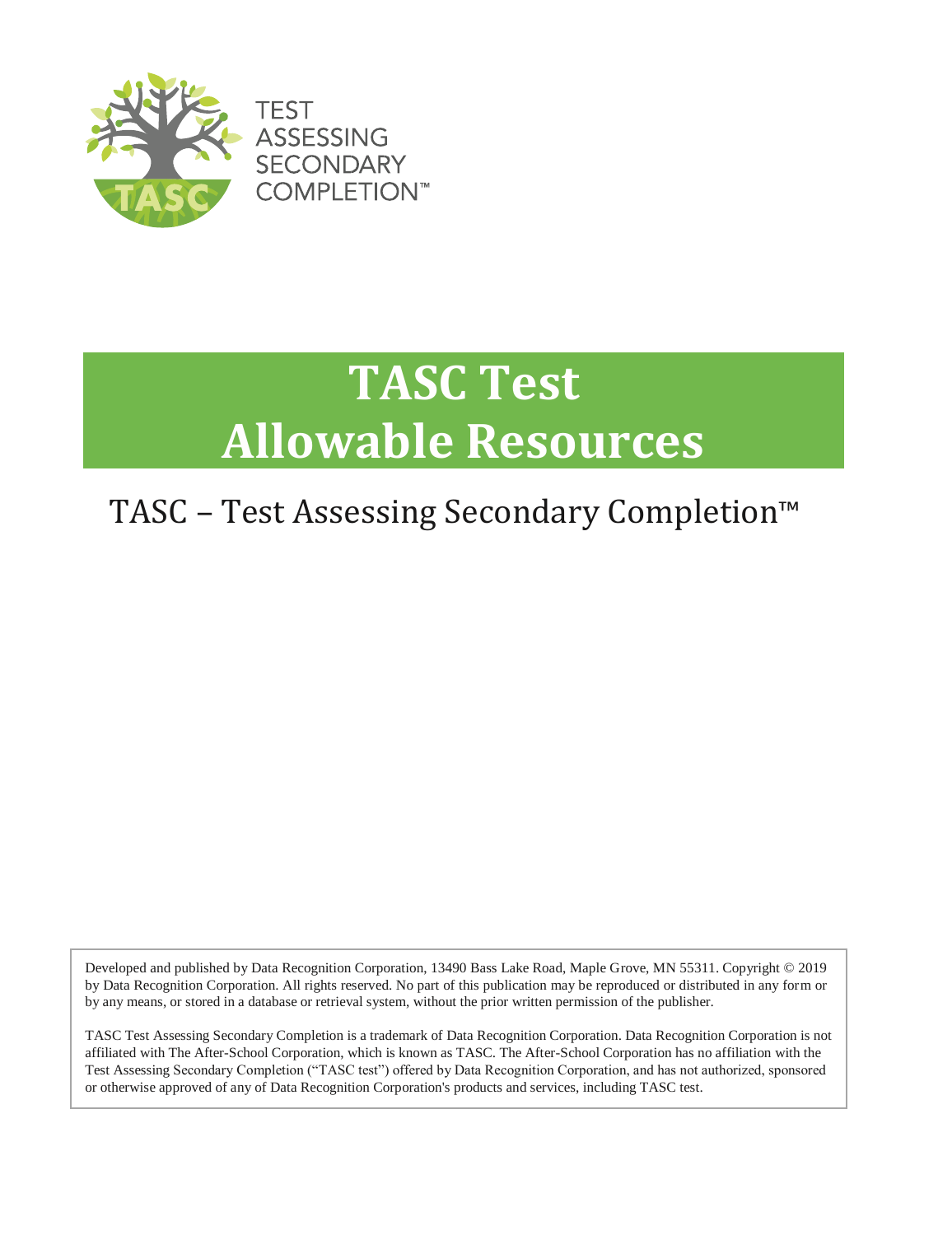## **TASC Test Allowable Resources**

In addition to testing accommodations, there are a number of allowable resources in the form of test administration procedures and materials that an examinee may use if needed. Some of these resources are items (such as earplugs, magnifying glasses, or seat cushions) that the examinee may bring into the testing room. Allowable resources also include alternate formats of the TASC Test (such as Braille or large-print editions) that the testing center makes available to the examinee if the examinee has provided prior notification of the need.

A list of allowable resources is provided in the following table.

There is an important distinction between allowable resources and testing accommodations. Allowable resources do not require formal approval for use—they may be provided to examinees upon request, although prior notice may be necessary for the testing center to prepare. Testing accommodations, on the other hand, must be formally approved by Data Recognition Corporation. Examinees may request accommodations by submitting a *TASC Test Accommodations Request Form* that can be downloaded from the TASC Test website at [http://www.tasctest.com.](http://www.tasctest.com/special-needs-accommodations.html) 

Allowable resources that the examinee brings into the testing center must be inspected by the Examiner. Examiners will ensure that such items do not contain inappropriate information that might be used during testing or materials that provide examinees with the means to record, copy, or otherwise disseminate information about test content after testing.

Allowable resources are resources that examinees also use in their regular classroom experiences, whether for classroom learning or assessment. Thus, if the examinee does not have access to specific allowable resources during regular classroom learning or assessment, then the examinee should not expect to have access to those allowable resources during the TASC Test.

Testing accommodations and allowable resources should only be used during standardized assessments when examinees are familiar with their use. Using allowable resources that are not regularly used in examinees' regular educational environments may have a negative effect on the testing experience due to the use of unfamiliar materials, and this practice is not recommended.

In incarcerated settings, security protocols may prohibit some allowable resources that might be allowed in other settings. Thus, some allowable resources described in TASC Test documentation may not be available to all examinees. Also, states may prohibit certain allowable resources when such resources are against state policy.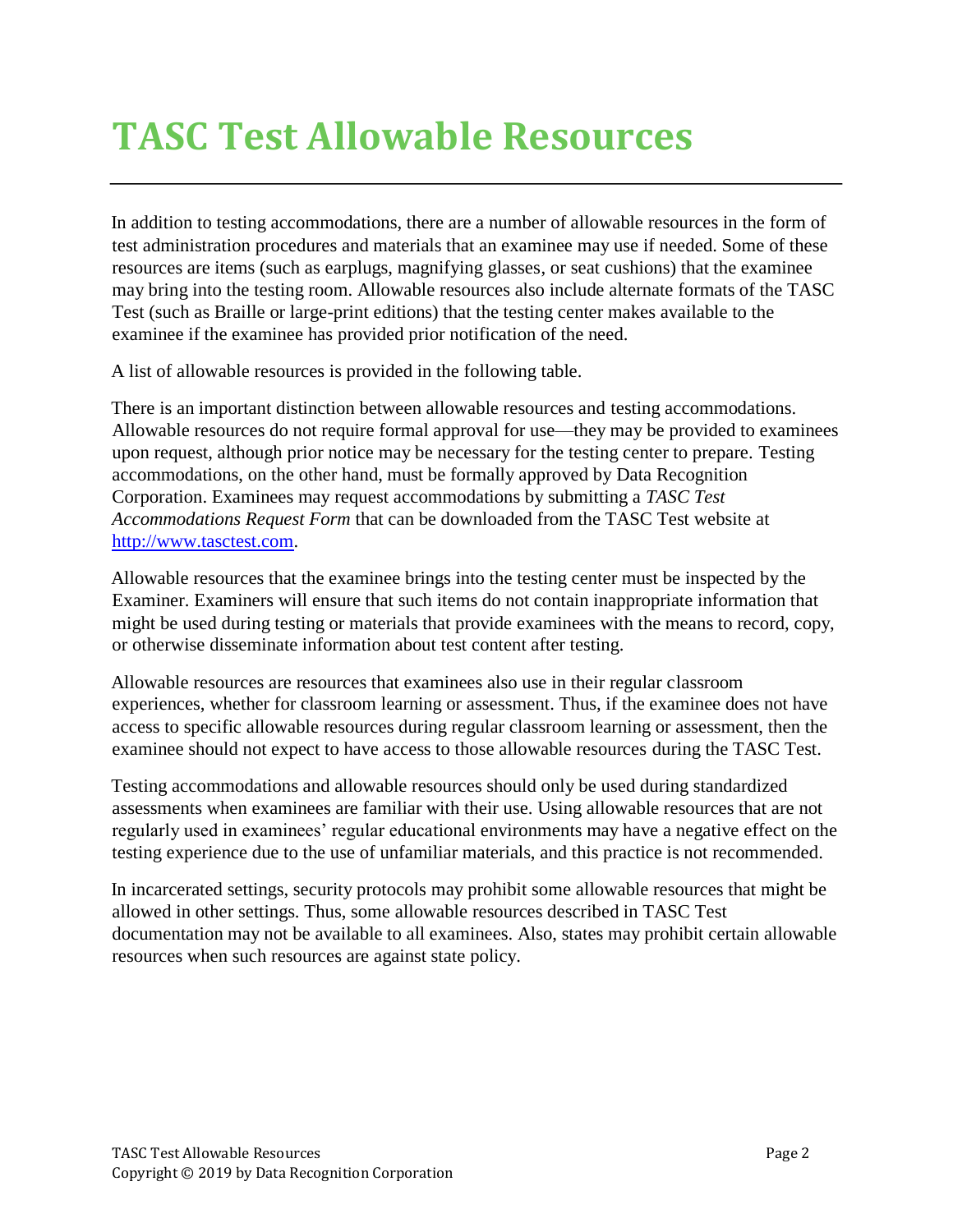### **Allowable Resources**

#### **Tools and Materials Considered Allowable under Standard Administration Conditions**

Following is a list of allowable tools, procedures, and materials that individual examinees may be accustomed to using to support test taking to maintain focus, facilitate reading of test materials, support physical comfort, etc. All allowable resources that the examinee brings to the testing center are subject to inspection by the Examiner. Although some allowable resources call for completion of a *Prior Notification Form* so that the testing center can, if possible, support the request during the scheduled testing session, allowable resources do not require formal approval for use.

The list of allowable resources and the *Prior Notification Form* are available for download from the TASC Test website at [http://www.tasctest.com.](http://www.tasctest.com/special-needs-accommodations.html) TASC Test examinees should submit the *Prior Notification Form* to the Test Coordinator at their testing center when scheduling the testing date.

Examinees who require the following equipment or devices, when medically necessary, are not required to receive formal approval for use during the testing: hearing aids, eyeglasses, medication (unwrapped), bandages, inhalers, insulin pumps, oxygen tanks, arm braces, casts, canes, crutches, walkers, wheelchairs, motorized scooters, body braces, prosthetic devices, service animals. Other devices or equipment that are requested for use during the testing should be described in the *TASC Test Accommodations Request Form* unless they are listed below.

Some allowable resources are provided as tools within the computer-based version of the TASC Test. The Test Coordinator may need to change system settings to provide examinees with access to these tools. The examinee should also complete the *Prior Notification Form* and provide it to the testing center for those computer-based features to be available where indicated in the following table.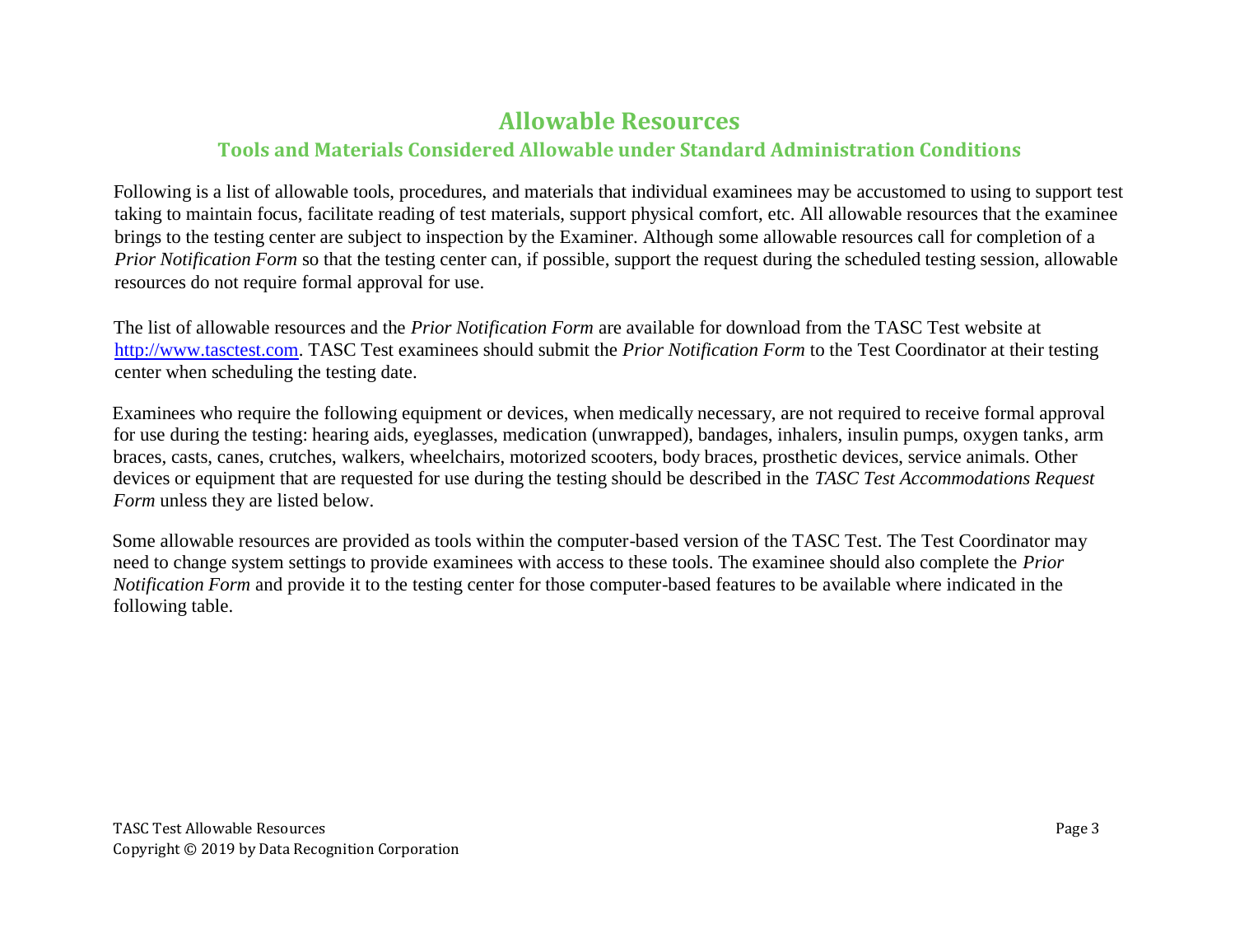| <b>Tool/Material</b>                      | <b>Paper-Based Test (PBT)</b>                                                                                                                                                                                                                                                                                                                                                                                                                                                                                                                                                                                                                                                                                       | <b>Computer-Based Test (CBT)</b>                                                                                                                                                                                                                                                                                                                                                                                            |
|-------------------------------------------|---------------------------------------------------------------------------------------------------------------------------------------------------------------------------------------------------------------------------------------------------------------------------------------------------------------------------------------------------------------------------------------------------------------------------------------------------------------------------------------------------------------------------------------------------------------------------------------------------------------------------------------------------------------------------------------------------------------------|-----------------------------------------------------------------------------------------------------------------------------------------------------------------------------------------------------------------------------------------------------------------------------------------------------------------------------------------------------------------------------------------------------------------------------|
| <b>Alternate Formats</b><br>and Languages | The TASC paper-based test is available in English and<br>Spanish in regular-sized print, large-print, Braille, and audio<br>CD formats. Of these, only the audio CD format requires<br>formal approval via the testing accommodations approval<br>process. All other formats are options that are selected<br>when the examinee schedules testing and are then made<br>available to the examinee on the day of testing.<br>The Braille alternate format includes tactile maps and<br>graphics. Braille tests automatically receive approval for use<br>of a talking calculator and extended time. Although the<br>Braille test is not timed, the examinee is expected to<br>complete a subtest within a single day. | The TASC computer-based test is available in English and<br>Spanish. (See also "Large Print/Magnification" below for<br>information on magnification.) Language selection and mode<br>of testing (paper-based or computer-based) are options that<br>can be selected upon scheduling as part of the standard test<br>administration. Options selected will then be made available<br>to the examinee on the day of testing. |
| <b>ASL Directions DVD</b>                 | A DVD containing the oral test directions in American Sign<br>Language (ASL) is available.<br>Prior notification is required as a DVD player and an<br>appropriate viewing device are needed to view the DVD.                                                                                                                                                                                                                                                                                                                                                                                                                                                                                                       | A DVD containing the oral test directions in American Sign<br>Language (ASL) is available.<br>Prior notification is required as a DVD player and an<br>appropriate viewing device are needed to view the DVD.                                                                                                                                                                                                               |
| Large Print/<br>Magnification             | A large-print PBT edition is available upon request.<br>An examinee may use hand-held magnifiers, eyeglass-<br>mounted magnifiers, freestanding magnifiers, or<br>magnifying overlays to enlarge text and graphics.<br>Prior notification is required for the large-print edition;<br>prior notification is not required in order for the examinee<br>to bring one or more of the listed magnifying devices to the<br>testing center.                                                                                                                                                                                                                                                                               | The Magnifier tool is available in the CBT<br>as part of the standard administration.<br>Prior notification is not required.                                                                                                                                                                                                                                                                                                |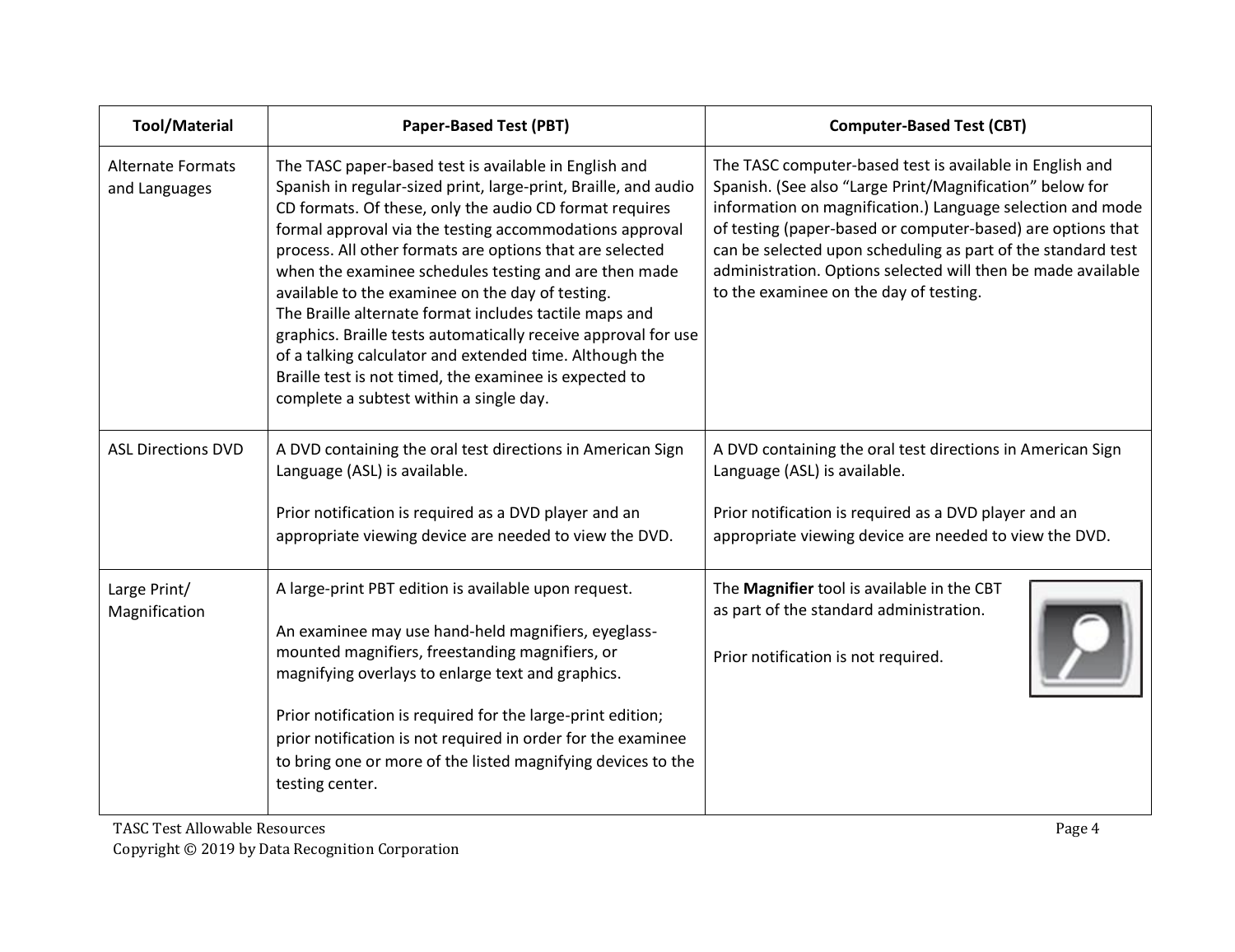| <b>Tool/Material</b>    | <b>Paper-Based Test (PBT)</b>                                                                                                                                                                                                                   | <b>Computer-Based Test (CBT)</b>                                                                                                                                                                                                                                                                                             |
|-------------------------|-------------------------------------------------------------------------------------------------------------------------------------------------------------------------------------------------------------------------------------------------|------------------------------------------------------------------------------------------------------------------------------------------------------------------------------------------------------------------------------------------------------------------------------------------------------------------------------|
| <b>Colored Overlays</b> | An examinee may use tinted clear-plastic overlays over<br>pages in the test booklet.<br>Prior notification is not required. The examinee is required<br>to bring the overlays.                                                                  | The CBT has clickable options for background<br>rColor Choices-<br>and font colors that the examinee can easily<br>Text<br>select or change at any time during testing.<br>Text<br>Text<br>These options are available in the standard<br>Text<br>CBT administration.<br>Text<br>Text<br>Prior notification is not required. |
| <b>Special Lighting</b> | Special lighting, as permitted by the state, is allowed for an<br>examinee to enhance examinee vision and comfort. For<br>example, some examinees may need to be seated near the<br>window for natural lighting or may bring a small desk lamp. | Special lighting, as permitted by each state, is allowed for an<br>examinee to enhance examinee vision and comfort. For<br>example, some examinees may need to be seated near the<br>window for natural lighting or may bring a small desk lamp.                                                                             |
|                         | Prior notification is required. The examinee must bring a<br>small desk lamp, if required. The examinee's seating<br>location may need special consideration if an electric outlet<br>is necessary.                                             | Prior notification is required. The examinee must bring a<br>small desk lamp, if required. The examinee's seating location<br>may need special consideration if an electric outlet is<br>necessary.                                                                                                                          |
|                         | (Note: Depending on availability of outlets, some test<br>centers may not be able to provide the special lighting.)                                                                                                                             | (Note: Depending on the availability of outlets, some test<br>centers may not be able to provide special lighting.)                                                                                                                                                                                                          |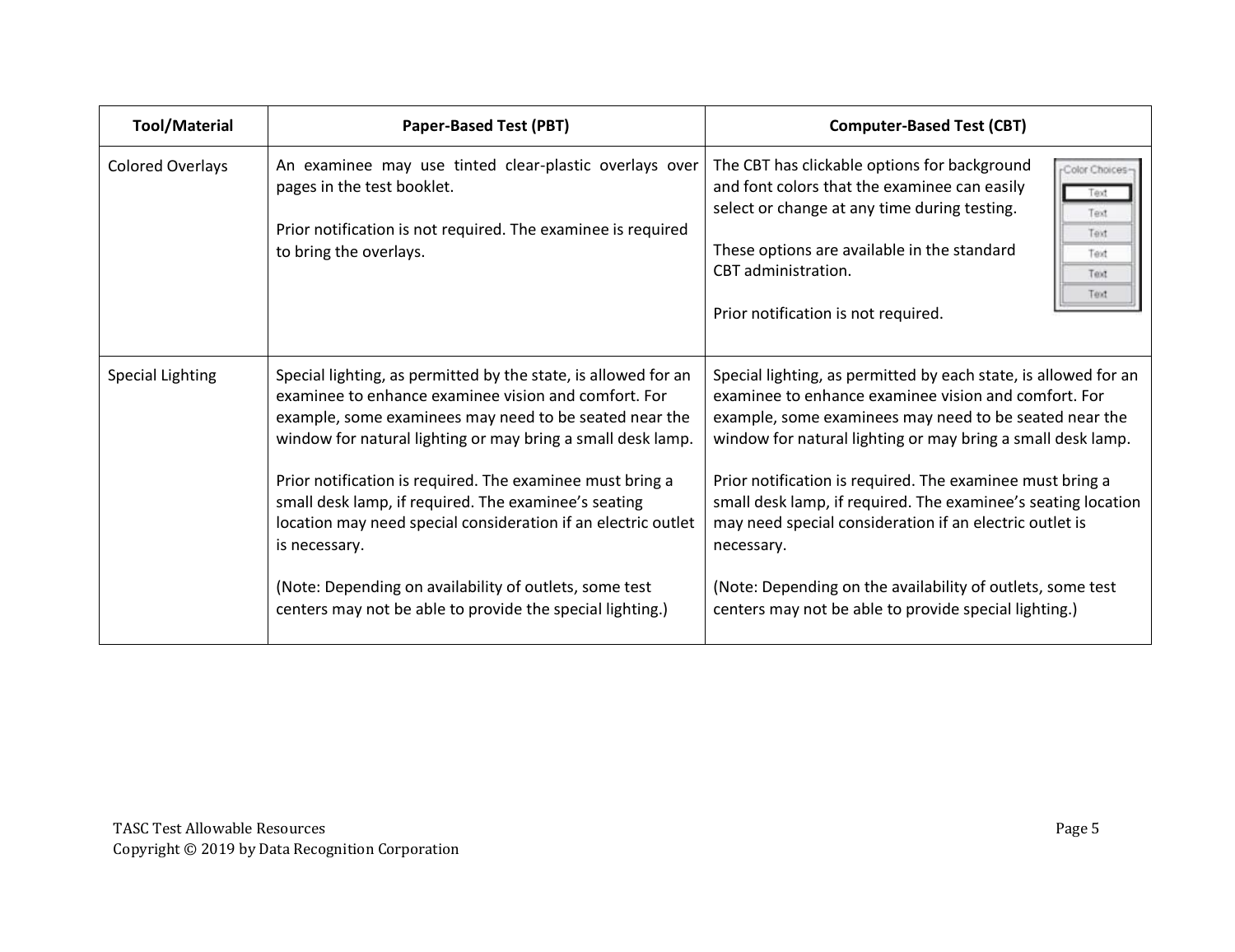| <b>Tool/Material</b>                                                                                  | <b>Paper-Based Test (PBT)</b>                                                                                                                                                                                                                                                                    | <b>Computer-Based Test (CBT)</b>                                                                                                                                                                                                                                                                   |
|-------------------------------------------------------------------------------------------------------|--------------------------------------------------------------------------------------------------------------------------------------------------------------------------------------------------------------------------------------------------------------------------------------------------|----------------------------------------------------------------------------------------------------------------------------------------------------------------------------------------------------------------------------------------------------------------------------------------------------|
| <b>Noise Reduction</b>                                                                                | The examinee may use earplugs to reduce background<br>noise. The examinee will need to provide his or her own<br>such device and make it available to the Examiner for<br>inspection prior to testing.<br>Prior notification is not required. The examinee is required<br>to bring the earplugs. | For the CBT, earphones may be requested from the test<br>center.<br>Prior notification is required.                                                                                                                                                                                                |
| Cushion                                                                                               | The TASC Test examinee may bring a seat cushion.<br>Prior notification is not required. The examinee is required<br>to bring the cushion.                                                                                                                                                        | The TASC Test examinee may bring a seat cushion.<br>Prior notification is not required. The examinee is required to<br>bring the cushion.                                                                                                                                                          |
| Standard Scientific<br>Calculator                                                                     | The TASC Mathematics (Part 1) and Science subtests have<br>been designed to be taken with a scientific calculator.<br>Examinees should bring their own calculator to the test<br>center when taking the PBT. <sup>1</sup><br>Prior notification is not required.                                 | The CBT contains an online scientific calculator for use on<br>the Math (Part 1) and Science subtests. Examinees taking<br>the CBT may use a hand-held standard scientific calculator in<br>lieu of, or in addition to, the online calculator. <sup>1</sup><br>Prior notification is not required. |
| <b>Calculator Reference</b><br>Sheet and<br><b>Mathematics</b><br>(Formula)<br><b>Reference Sheet</b> | TASC Test examinees are provided access to a Math<br>formula reference sheet and a calculator reference sheet as<br>part of standard test administration for applicable subtests.<br>Prior notification is not required.                                                                         | A Mathematics formula reference sheet and a calculator<br>reference sheet are available as part of standard CBT<br>administrations for applicable subtests.<br>Prior notification is not required.                                                                                                 |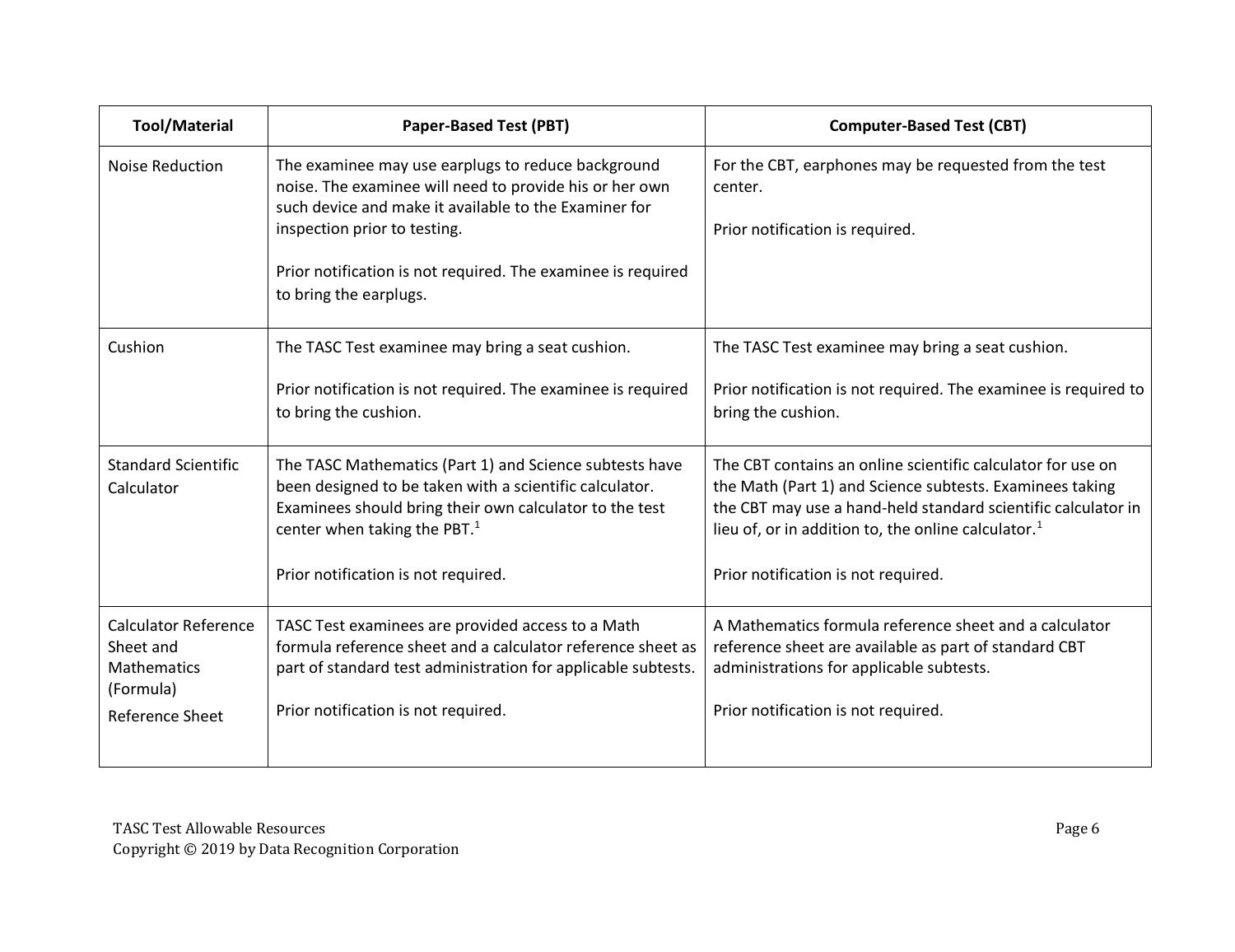| <b>Tool/Material</b>       | <b>Paper-Based Test (PBT)</b>                                                                                                                                                                                                                  | <b>Computer-Based Test (CBT)</b>                                                                                                                                                                                                               |
|----------------------------|------------------------------------------------------------------------------------------------------------------------------------------------------------------------------------------------------------------------------------------------|------------------------------------------------------------------------------------------------------------------------------------------------------------------------------------------------------------------------------------------------|
| Scratch Paper              | Scratch paper is provided during testing by the test center<br>as part of the standard test administration. All scratch<br>paper is collected and destroyed at the conclusion of<br>testing. Examinees may request lined paper or graph paper. | Scratch paper is provided during testing by the test center as<br>part of the standard test administration. All scratch paper is<br>collected and destroyed at the conclusion of testing.<br>Examinees may request lined paper or graph paper. |
|                            | Prior notification is not required.                                                                                                                                                                                                            | Prior notification is not required.                                                                                                                                                                                                            |
| <b>Pencils and Erasers</b> | Each TASC Test examinee is provided with sharpened<br>number 2 pencils and erasers as part of the standard test<br>administration.                                                                                                             | Each TASC Test examinee is provided with sharpened<br>number 2 pencils and erasers as part of the standard test<br>administration.                                                                                                             |
|                            | Prior notification is not required.                                                                                                                                                                                                            | On the CBT, answer choice options can easily be selected and<br>deselected with a click of the Pointer tool. Examinees can<br>also remove or change text and other marks.                                                                      |
|                            |                                                                                                                                                                                                                                                | The Pointer tool is available as part of the standard CBT<br>administration.                                                                                                                                                                   |
|                            |                                                                                                                                                                                                                                                | Prior notification is not required.                                                                                                                                                                                                            |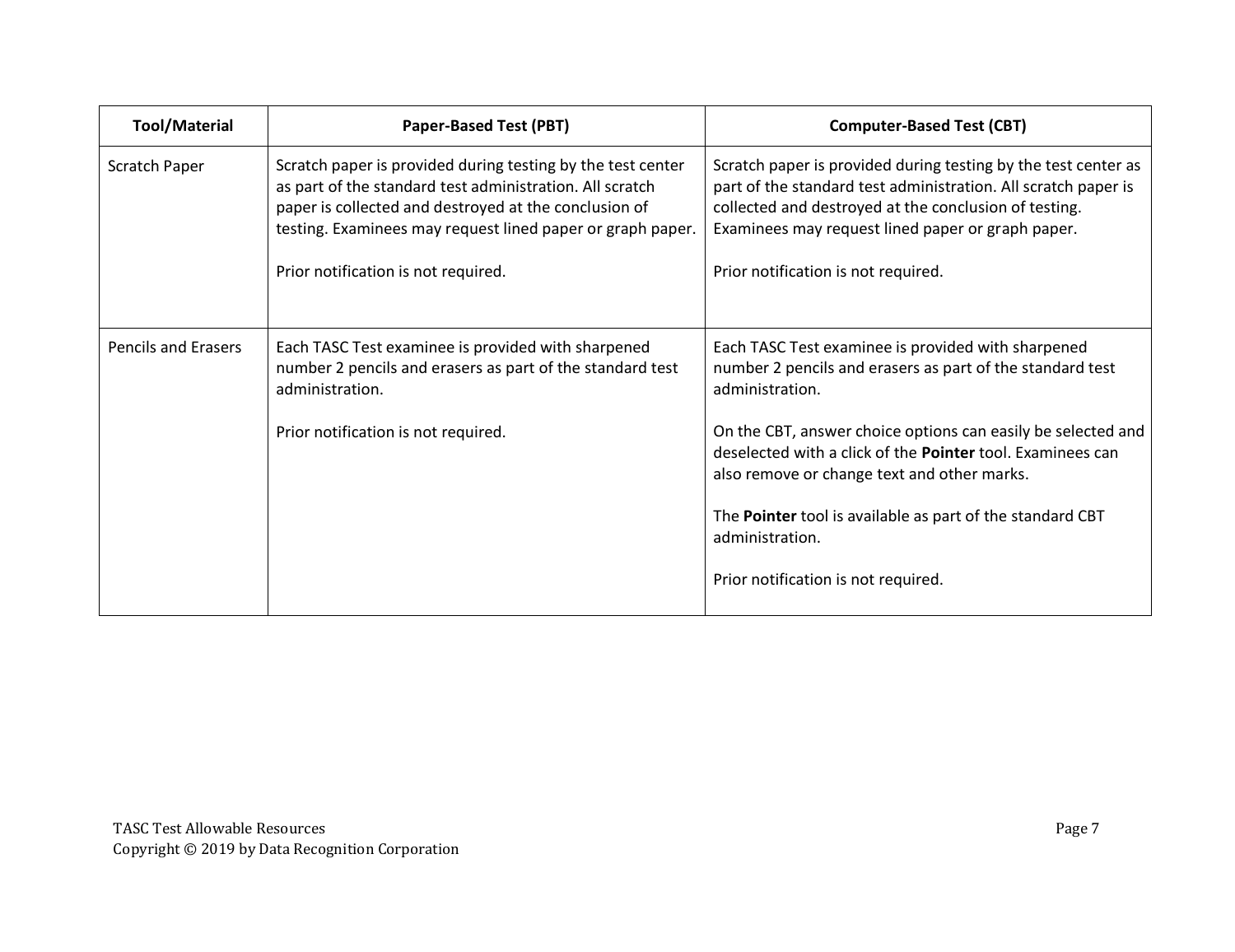| <b>Tool/Material</b>     | <b>Paper-Based Test (PBT)</b>                                                                                                                                                                                             | <b>Computer-Based Test (CBT)</b>                                                                                                                                                                                                                                                                                                                                                                                    |
|--------------------------|---------------------------------------------------------------------------------------------------------------------------------------------------------------------------------------------------------------------------|---------------------------------------------------------------------------------------------------------------------------------------------------------------------------------------------------------------------------------------------------------------------------------------------------------------------------------------------------------------------------------------------------------------------|
| <b>Place Markers</b>     | An examinee may use scratch paper-which is provided by<br>the test center as part of the standard TASC Test<br>administration-as a place-marker tool when taking the<br>PBT.<br>Prior notification is not required.       | The Flag button is a navigation feature that<br>allows an examinee to mark any question for<br>later review.<br>The Line Guide tool allows the examinee to display and<br>move a horizontal line over the text, providing focus to a<br>single line of text.<br>Both the Flag button and the Line Guide tool are<br>available as part of the standard CBT<br>administration.<br>Prior notification is not required. |
| <b>Option Eliminator</b> | An examinee may use scratch paper-which is provided by<br>the test center as part of the standard TASC Test<br>administration-as an option eliminator tool when taking<br>the PBT.<br>Prior notification is not required. | The Cross-Off tool allows an examinee to<br>mark and eliminate unwanted answer choice<br>options.<br>It is part of the standard CBT administration.<br>Prior notification is not required.                                                                                                                                                                                                                          |